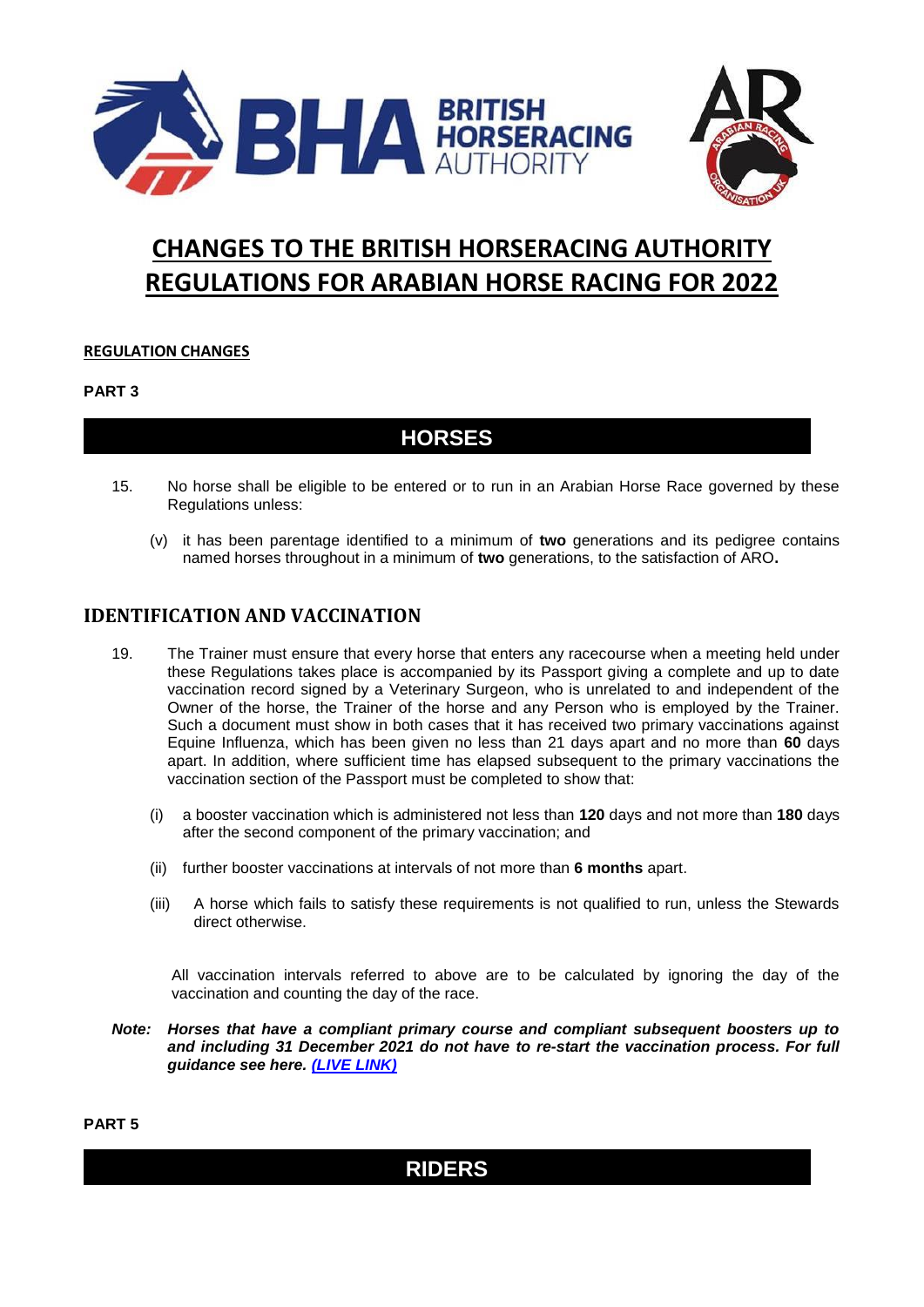



- <span id="page-1-0"></span>54. An **Apprentice Jockey and an** Amateur Jockey are entitled to claim the following riding allowances in Handicap Races, Novice Races and Maiden Races:
	- (i) 7lbs until they have won 5 races run under the BHA Regulations for Arabian Horse Racing or races run under the Rules of any Recognised Racing Authority;
	- (ii) 5lbs until they have won 10 such races as detailed in Regulation 54(i) above;
	- (iii) 3lbs until they have won 25 such races as detailed in Regulation 54(i) above.
- 55. An **Apprentice Jockey and an** Amateur Jockey shall be entitled to claim the given riding allowance specified in Regulation [54](#page-1-0) for three days after the date on which they meet the maximum number of wins for that allowance. The rider shall be responsible for claiming the correct riding allowance.
- 57. **Overseas Riders with a Medical Record Book must lodge it with the Clerk of the Scales** at least 45 minutes before the advertised start time for the race. In the event of the Medical Record Book not being available, the rider will be taken to have contravened a requirement imposed on **them** by this Regulation and will also be required to sign a declaration stating that **they** hold such a Book and is not subject to a current medical suspension and is in good health. Any rider who is not able to produce their Medical Record Book will be subject to an examination by the Medical Officer to assess their fitness to ride.

#### **PART 8**

# **ENTRIES, DECLARATIONS AND DIVISIONS**

73. In any race where seven or fewer entries have been received at the ARO Office by the time of entry the said race may be subject to a re-opening entry procedure which shall operate up to 9.15am on the following **day** or such other time as ARO shall decide. No entry once made as a result of the provisions of this Regulation shall be subject to withdrawal.

### **DECLARATIONS, DIVISIONS, BALLOTS, RESERVES AND THE DRAW**

- 80. In every race there shall be a declaration of runners **by 10:00am, 48 hours before the race**, or such other period, before the race as published in the conditions of entry. A horse may only be declared to run under this Regulation for one race at any meeting.
- 84. In any race where five or less declarations to run are received by the ARO Office by the time for declaration to run the said time for a declaration to be made shall be reopened until **11:00am** on the same day, or such other time as ARO shall decide. No such declaration shall be subject to withdrawal once made during this extended time period. If a horse is already declared to run in another race on the day in question any declaration made under these provisions for the same horse will be deemed invalid. Where fewer than **five** declarations to run have been received by the ARO Office after the reopening time in this Regulation the race may be cancelled at the discretion of ARO but this provision will not apply to any Group or Listed race or to more than one race at any race meeting.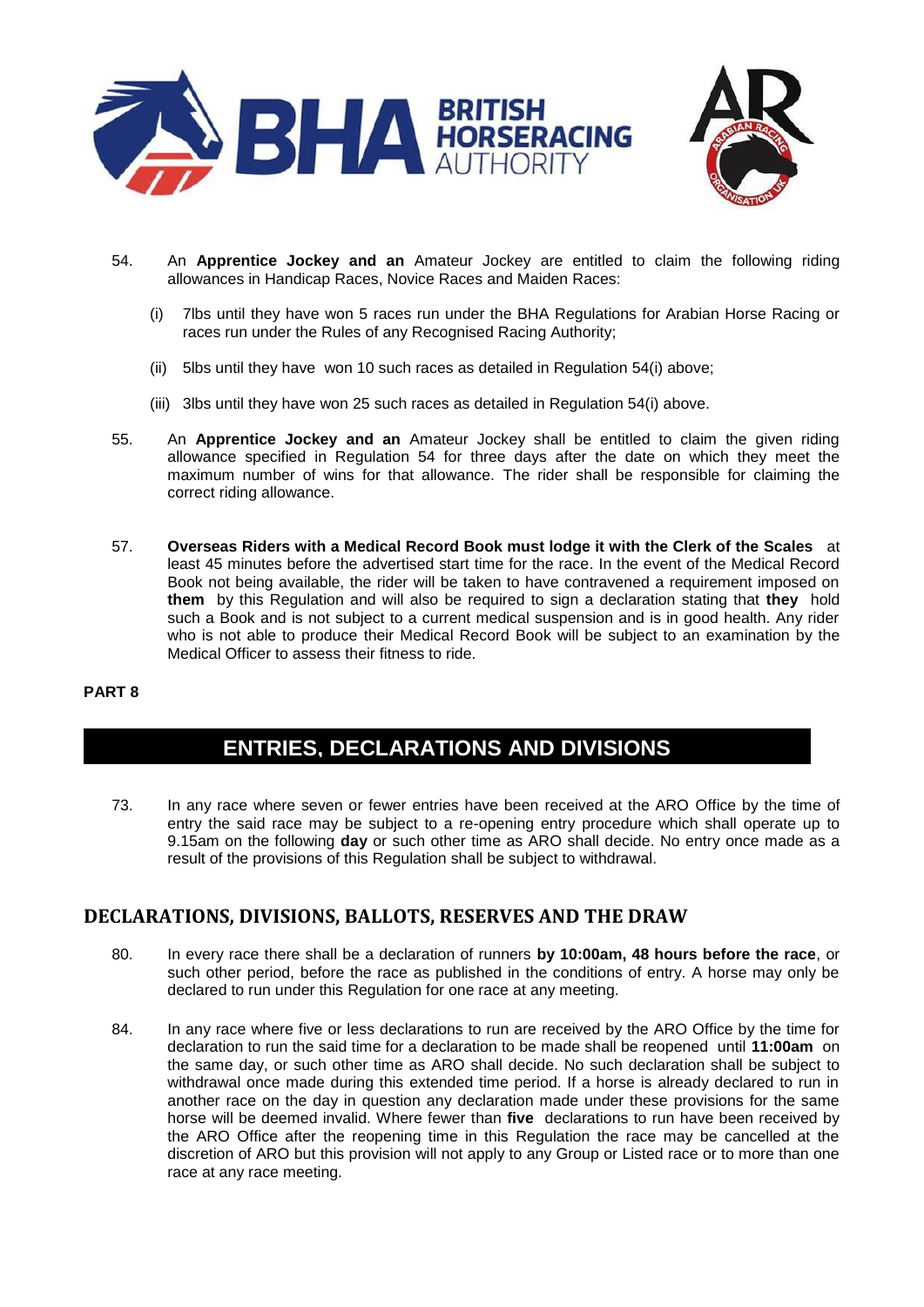



#### **PART 14**

# **DISQUALIFICATION OF HORSES**

- 97. A horse is not qualified to be entered or to start for any race:
	- **(ix) (if trained in Great Britain) If it has not been signed out of the human food chain in Section IX of its passport.**
- 98. A horse is not qualified to start for a race:
	- (xvi) **If it has administered** any bisphosphonate\* **before the horse is aged four years (as of 01 January of the horse's year of birth)** or any bisphosphonate on Race day or any of the 30 clear days before.

**[\\*See BHA Notice: Bisphosphonates](http://media.britishhorseracing.com/bha/AntiDoping/Prohibited_Substances/Bisphosphonates.pdf) [\(LIVE LINK\)](http://media.britishhorseracing.com/bha/AntiDoping/Prohibited_Substances/Bisphosphonates.pdf)**

#### **PART 16**

# **MISCELLANEOUS**

### **HANDICAP RACES**

- 123. **Deleted**
- 124. No horse shall run in a Handicap **Race** unless, up to and including the Sunday previous to closing:
	- (i) it has run in two Races run under any Rules or Regulations recognised by the International Federation of Horseracing Authorities for Arabian Horse Racing, or
	- (ii) it has won a Race under these Regulations.
- 125. Subject to the application of Regulation **Error! Reference source not found.**, the top weight in Handicaps shall be no more than **10st 4lb** and the bottom weight not less than **8st 2lb**,or as ARO otherwise decides.

**APPENDIX 27**

## **FINES AND PENALTIES**